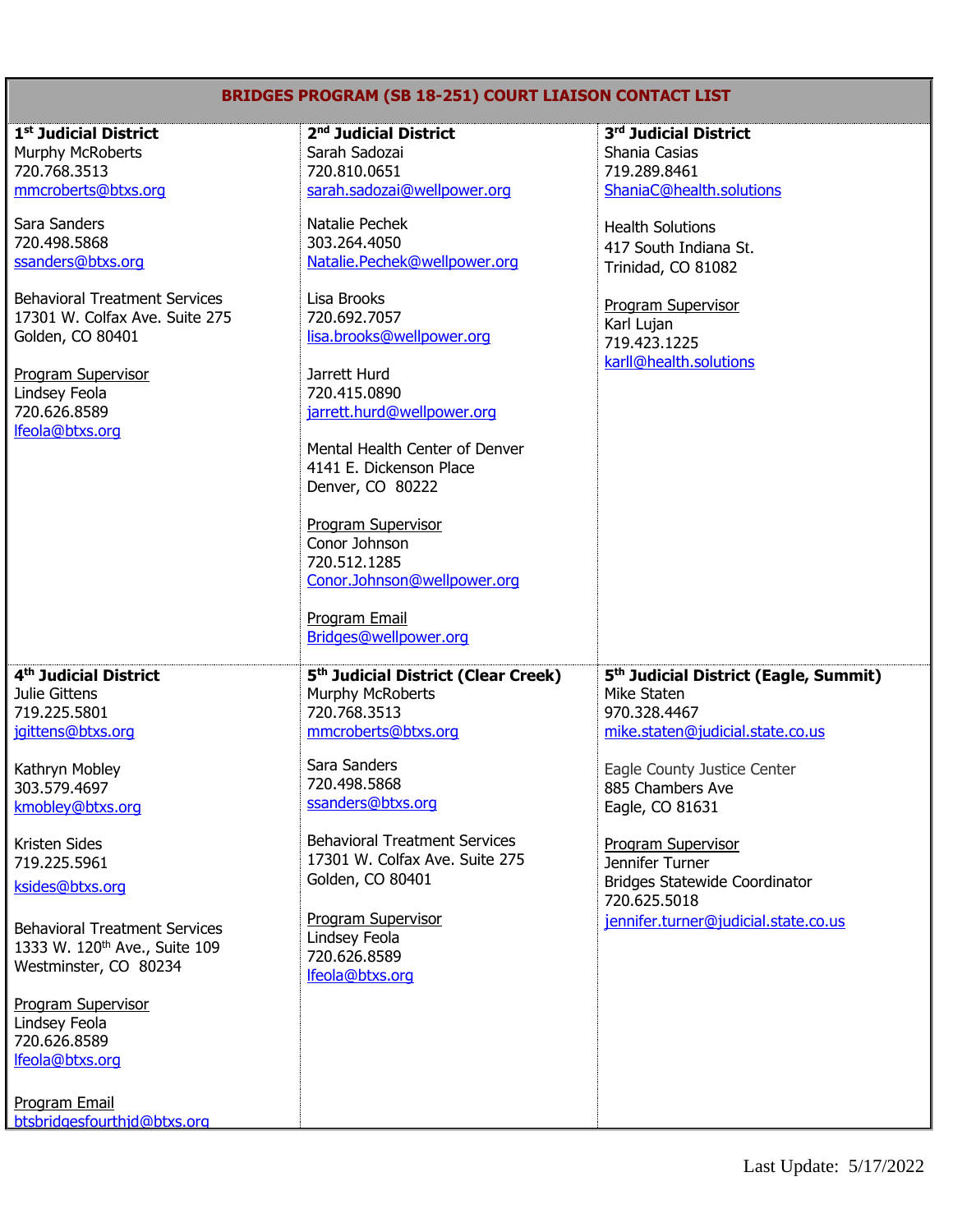| 5 <sup>th</sup> Judicial District (Lake)<br>Rafael Torres, Jr.<br>719.458.9975<br>rafaelt@solvistahealth.org<br>Solvista Health<br>714 Front Street<br>Leadville, CO 80461                            | 6 <sup>th</sup> Judicial District<br>Alethea Morris<br>720.305.7664<br>alethea.morris@judicial.state.co.us<br>La Plata County Courthouse<br>1060 E. 2nd Ave., Rm 106<br>Durango, CO 81301                            | 7 <sup>th</sup> Judicial District<br>Jennifer Schnoes<br>970.596.5521<br>jennifer.schnoes@judicial.state.co.us<br>Delta County Courthouse<br>501 Palmer St. #338<br>Delta, CO 81416 |
|-------------------------------------------------------------------------------------------------------------------------------------------------------------------------------------------------------|----------------------------------------------------------------------------------------------------------------------------------------------------------------------------------------------------------------------|-------------------------------------------------------------------------------------------------------------------------------------------------------------------------------------|
| <b>Program Supervisor</b><br><b>Tony Sullivan</b><br>719.275.2351<br>tonys@solvistahealth.org                                                                                                         | Program Supervisor<br>Jennifer Turner<br><b>Bridges Statewide Coordinator</b><br>720.625.5018<br>jennifer.turner@judicial.state.co.us                                                                                | Program Supervisor<br>Jennifer Turner<br>Bridges Statewide Coordinator<br>720.625.5018<br>jennifer.turner@judicial.state.co.us                                                      |
| 8 <sup>th</sup> Judicial District (Jackson)<br>Breanon Cole<br>970.870.2321<br>breanon.cole@judicial.state.co.us<br>Routt Combined Court<br>1955 Shield Drive Unit 200<br>Steamboat Springs, CO 80487 | 8 <sup>th</sup> Judicial District (Larimer)<br>Natalie Loberg<br>970-498-7300 ext. 2263<br>lobergna@co.larimer.us<br>Larimer County Community Corrections<br>2555 Midpoint Drive, Ste. 100<br>Fort Collins, CO 80525 | 9 <sup>th</sup> Judicial District<br>Jori Dovey<br>720.287.9580<br>jori.dovey@judicial.state.co.us<br>Garfield County Courthouse<br>109 8th St.<br>Glenwood Springs, CO 81601       |
| <b>Program Supervisor</b><br>Jennifer Turner<br><b>Bridges Statewide Coordinator</b><br>720.625.5018<br>jennifer.turner@judicial.state.co.us                                                          | Program Supervisor<br>Gene Klivansky<br>970.498.7480<br>klivange@co.larimer.co.us                                                                                                                                    | Program Supervisor<br>Jennifer Turner<br><b>Bridges Statewide Coordinator</b><br>720.625.5018<br>jennifer.turner@judicial.state.co.us                                               |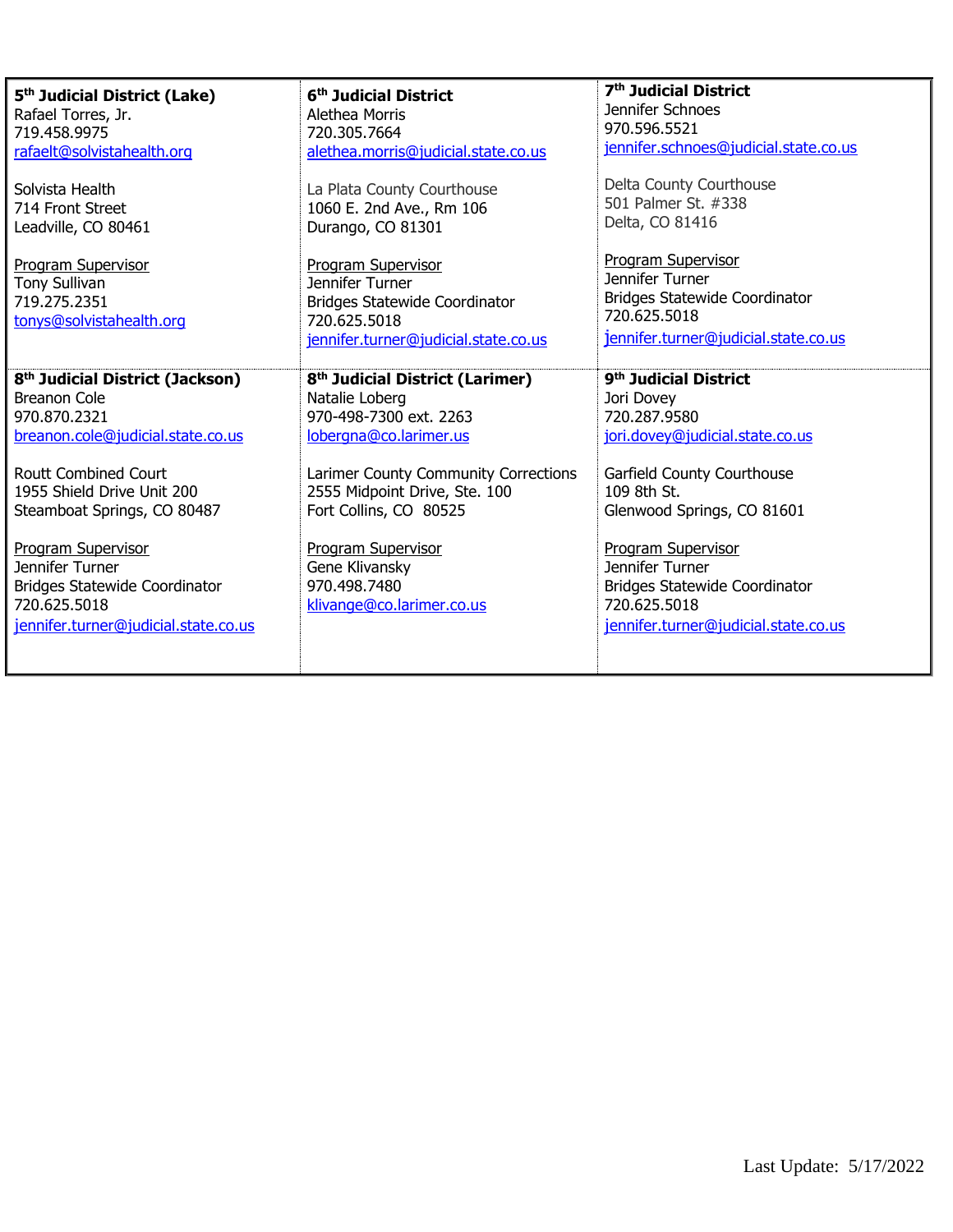| 10 <sup>th</sup> Judicial District      | 11 <sup>th</sup> Judicial District (Chaffee, | 11 <sup>th</sup> Judicial District (Park) |
|-----------------------------------------|----------------------------------------------|-------------------------------------------|
| Cinnamon Dykes                          | <b>Custer, Fremont)</b>                      | Julie Gittens                             |
| 720.703.4744                            | Rafael Torres, Jr.                           | 719.225.5801                              |
| Cinnamon.dykes@judicial.state.co.us     | 719.458.9975                                 | jgittens@btxs.org                         |
|                                         | rafaelt@solvistahealth.org                   |                                           |
| <b>Pueblo Combined Court</b>            |                                              | Kathryn Mobley                            |
| 501 N. Elizabeth Street                 | Solvista Health                              | 303.579.4697                              |
| Pueblo, CO 81003                        | 3225 Independence Road                       | kmobley@btxs.org                          |
|                                         | Canon City, CO 81212                         |                                           |
| <b>Program Supervisor</b>               |                                              | <b>Kristen Sides</b>                      |
| Jennifer Turner                         | Program Supervisor                           | 719.225.5961                              |
| <b>Bridges Statewide Coordinator</b>    | Tony Sullivan                                | ksides@btxs.org                           |
| 720.625.5018                            | 719.275.2351                                 |                                           |
| jennifer.turner@judicial.state.co.us    | tonys@solvistahealth.org                     | <b>Behavioral Treatment Services</b>      |
|                                         |                                              | 1333 W. 120 <sup>th</sup> Ave., Suite 109 |
|                                         |                                              |                                           |
|                                         |                                              | Westminster, CO 80234                     |
|                                         |                                              |                                           |
|                                         |                                              | <b>Program Supervisor</b>                 |
|                                         |                                              | Lindsey Feola                             |
|                                         |                                              | 720.626.8589                              |
|                                         |                                              | lfeola@btxs.org                           |
|                                         |                                              | Program Email                             |
|                                         |                                              | btsbridgespark@btxs.org                   |
|                                         |                                              |                                           |
|                                         |                                              |                                           |
|                                         |                                              |                                           |
|                                         |                                              |                                           |
|                                         |                                              |                                           |
| 12th Judicial District                  | 13th Judicial District                       | 14th Judicial District                    |
| Megan DuRette                           | Julie Robinson                               | <b>Breanon Cole</b>                       |
| 719.587.5611                            | 970.571.0780                                 | 720.305.7069                              |
| megand@slybhg.org                       | julier@centennialmhc.org                     | breanon.cole@judicial.state.co.us         |
|                                         |                                              |                                           |
| San Luis Valley Behavioral Health Group | Centennial Mental Health Center              | <b>Routt Combined Court</b>               |
| 8745 County Rd 9 S                      | 211 West Main Street                         | 1955 Shield Drive Unit 200                |
| Alamosa, CO 81101                       | Sterling, CO 80751                           | Steamboat Springs, CO 80487               |
|                                         |                                              |                                           |
| <b>Program Supervisor</b>               | <b>Program Supervisor</b>                    | <b>Program Supervisor</b>                 |
| <b>Hillary Nipple</b>                   | Rachael Fryrear                              | Jennifer Turner                           |
| 719.587.5610                            | 970.580.7435                                 | <b>Bridges Statewide Coordinator</b>      |
| hillaryn@slvbhq.orq                     | RachaelF@CentennialMHC.org                   | 720.625.5018                              |
|                                         |                                              | jennifer.turner@judicial.state.co.us      |
|                                         |                                              |                                           |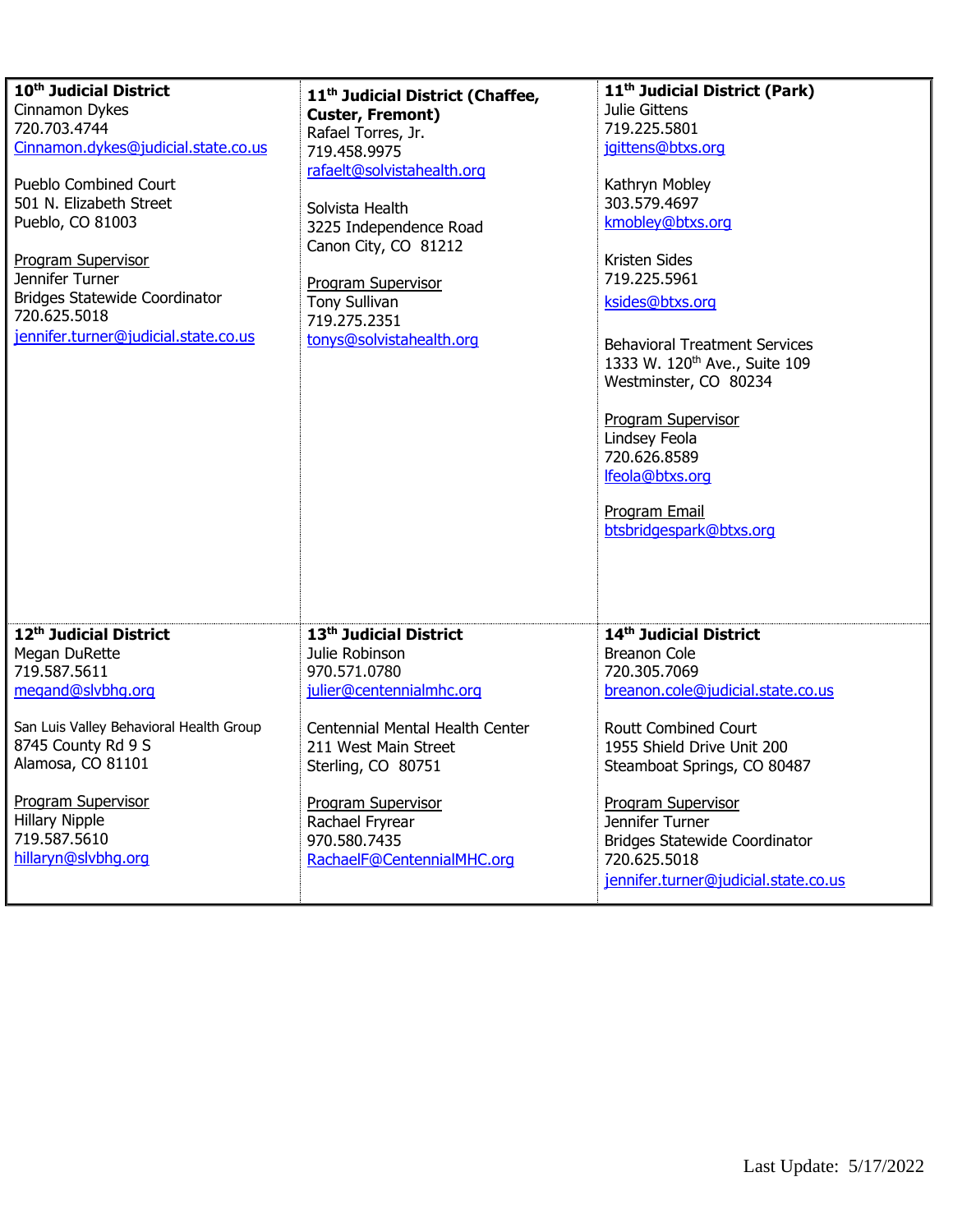| 15 <sup>th</sup> Judicial District                   | 16 <sup>th</sup> Judicial District                   | 17 <sup>th</sup> Judicial District        |
|------------------------------------------------------|------------------------------------------------------|-------------------------------------------|
| Jessica Alberti                                      | Jessica Alberti                                      | Lizet Vasquez                             |
| 720.202.9770                                         | 720.202.9770                                         | 720.417.3861                              |
| Jessica.alberti@judicial.state.co.us                 | Jessica.alberti@judicial.state.co.us                 | lvasquez@btxs.org                         |
| <b>Baca County Courthouse</b>                        | <b>Baca County Courthouse</b>                        | <b>Whitney Gustafson</b>                  |
| 741 Main St.                                         | 741 Main St.                                         | 720.417.4810                              |
| Springfield, CO 81073                                | Springfield, CO 81073                                | wqustafson@btxs.org                       |
| <b>Program Supervisor</b>                            | <b>Program Supervisor</b>                            | <b>Behavioral Treatment Services</b>      |
| Jennifer Turner                                      | Jennifer Turner                                      | 1333 W. 120 <sup>th</sup> Ave., Suite 109 |
| <b>Bridges Statewide Coordinator</b><br>720.625.5018 | <b>Bridges Statewide Coordinator</b><br>720.625.5018 | Westminster, CO 80234                     |
|                                                      | jennifer.turner@judicial.state.co.us                 | <b>Program Supervisor</b>                 |
| jennifer.turner@judicial.state.co.us                 |                                                      | Lindsey Feola                             |
|                                                      |                                                      | 720.626.8589                              |
|                                                      |                                                      | lfeola@btxs.org                           |
|                                                      |                                                      | Program Email                             |
|                                                      |                                                      | btsbridgesseventeenthjd@btxs.org          |
|                                                      |                                                      |                                           |